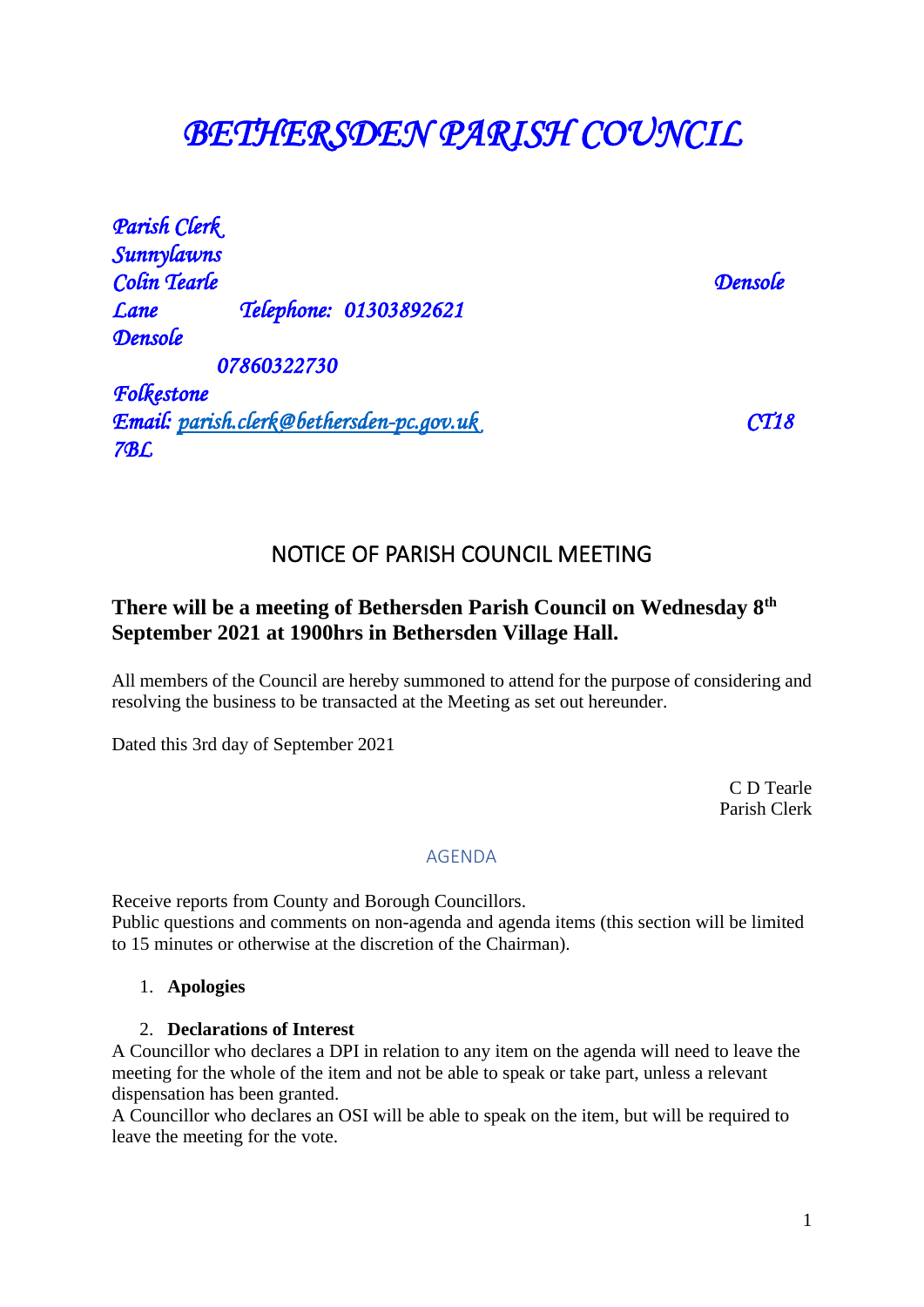# a) **Planning Applications** Permitted Planning Applications

**21/00851/AS-**Vitters Oak, Old Surrenden Manor Rd, Bethersden, TN26 3DW Demolition of existing garage and works to rebuild northeast corner of main house.

# b) The following conditions have been approved

**20/00838/CONA/AS-**Tearnden Farm, Smarden Rd, Bethersden, TN26 3HE Discharge of condition 4

**20/01146/CONA/AS-**The Beeches, Ashford Rd, Bethersden, TN26 3AS Discharge of condition 3 (Materials)

c) Refused Planning Applications

**21/01051/AS-**New Barn Fm, Pluckley RD, Bethersden, TN26 3EU Prior notification for the change of use of three existing agricultural barns and land within their curtilage to three residential dwelling houses and associated operational development

d) To Consider the Following Applications

**21/00167/AS-**Pilgrims Rest, Old Surrenden Manor Rd, Bethersden, TN26 3DJ *NOTE: The following views where submitted following a modification to the original planning application.*

**The Parish council note the proposed modification to application 21/00167/AS above to which the council`s attention has been drawn but was not informed by Ashford Borough Council.**

**While the modified plan indicates that the site entrance is now nearer the applicants dwelling, using the entrance away from the adjoining cottage in the revised plan it still leaves the original entrance as a source of access.**

**As already expressed by Bethersden Parish council, the use of this original entrance is an unacceptable intrusion on the environment of the occupier of the adjoining cottage and it leaves the applicant In a position where he could continue to use the access after the application had been considered..**

**The proposed use of this site for industrial processes of wood reclamation and work for physically challenged persons would give way to a considerable traffic flow It is therefore the position of the Parish Council that this entrance should be closed off permanently.**

**21/01481/AS-**Llangibby, Ashford Rd, Bethersden, TN26 3LF Single storey rear extension.

**21/01261/AS-**Little Surrenden, Ashford Rd, Bethersden, TN26 3DJ Four replacement dwellings following demolition of existing dwellings and buildings and reconfiguration and extension to one existing dwelling on site.

**21/01491/AS-**Barn at Low Wood Fm, Ashford Rd, Bethersden. – **KB/GB** Prior notification of change of use of one agricultural barn and land within their curtilage to one larger dwelling house and operational development.

**21/01534/AS-**Unit 1, Wissenden Corner, Wissenden Lane, Bethersden, TN26 3EL **– EA/PB** Change of use and works of conversion of existing commercial unit to a single residential dwelling.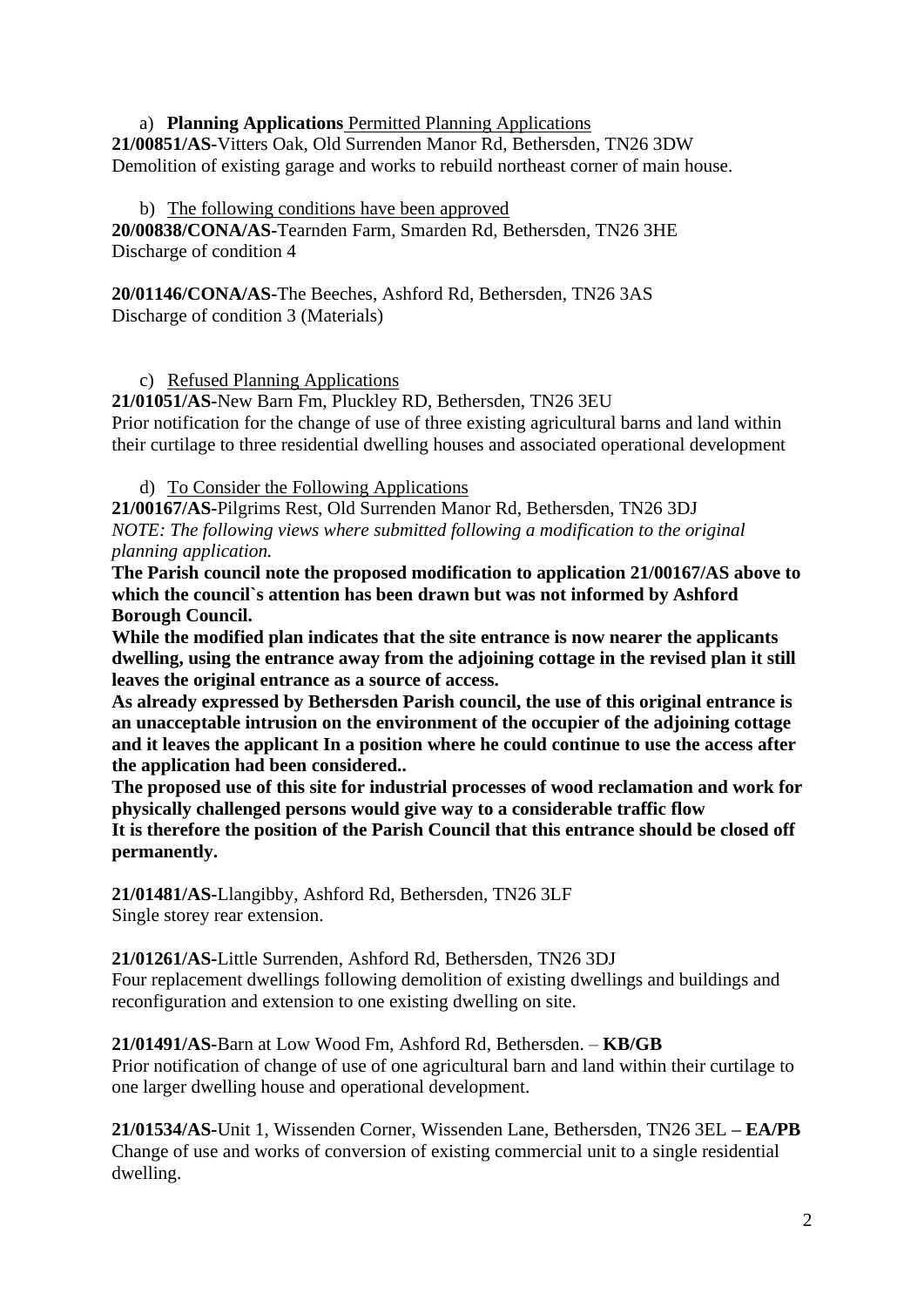# e) Footpath Diversion

To consider the proposal to divert footpath AW258A (see attached)

# 3. **Minutes of the meeting of the 14th July 2021.**

# 4. **Chairman`s Report**

# 5. **Clerk`s Report**

- a) A letter has been circulated to the properties in the area affected by the flooding on the 25th July 2021 in an attempt to collate information ahead of a possible meeting with KCC Highways and the Environment Agency.
- b) The Parish Council`s application for The George Public House to be registered as an Asset of Community Value is currently under consideration by ABC.

# b) **Finance**

- a) To approve the schedule of payments and the current bank balances (Appendix A)
- b) To review the budget set in November 2020 against performance. (Docs previously sent)
	- **3**
- c) To note and accept receipt of the Section 3 Audit Report from PKF Littlejohn the External Auditor (Docs previously sent)
- d) To review the Insurance Policy Documents previously sent.

# 6. **Bethersden Flooding 25th July 2021**

To review the current position with the KCC Highways and the Environment Agency.

# 7. **Platinum Jubilee/Twinning Events**

To agree a joint program of events for the weekend of  $4/5<sup>th</sup>$  June 2022. (Please see provisional proposals attached).

# 8. **Bethersden Parish Council Newsletter**

To review the progress to date.

# 9. **First Aid Training Courses**

To review the quotation received from the St. John`s Ambulance Brigade.

# 10. **KCC Highways**

- a) A28 Pavement progress
- b) Speed awareness

# 11. **Childrens Playground**

Please refer to documents received from Komplan.

# 12. **Telephone Box, The Street**

To determine if we want to utilize the telephone box as a book store.

# 13. **Allotments**

To consider the provision of allotments at the top of the George Field.